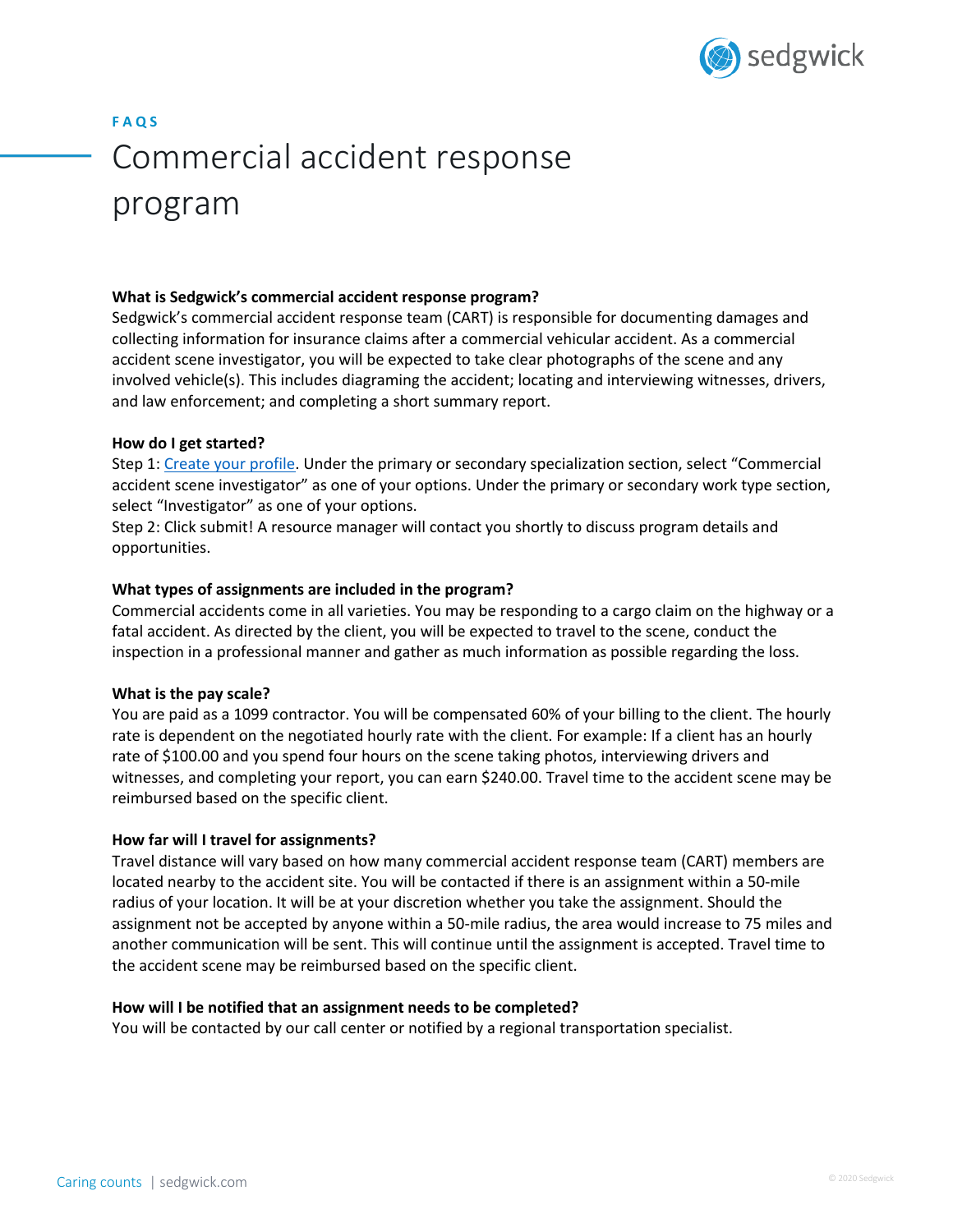### **What equipment is needed?**

- Camera or fully charged mobile device with camera
- Mobile device loaded with our mobile app
- External power supply, if needed
- Safety vest with reflective gear
- Note-taking device to complete a brief report and email it to the transportation specialist
- Measuring device, such as a measuring tape or rolling measuring wheel
- Digital recorder

#### **Is there a cost to get started as a CART member?**

No, as long as you already have the equipment necessary to complete assignments (see list above).

#### **Do I need an Xactimate subscription to complete assignments?**

No, Xactimate is not required. The only platform you will be working in is our mobile app.

#### **What is the onboarding process?**

You will be asked to consent to a detailed background check (must have a valid driver's license), sign required paperwork, complete online training, and download and register for our mobile app.

#### **When will I be eligible to receive assignments?**

- Each step in the process must be complete before you are eligible to begin inspections:
	- o Complete the onboarding process.
	- o Attend the free online training and pass the quiz.
	- $\circ$  Download our mobile app and mark yourself as on-duty every day you wish to be available to receive notice of work in your area.

#### **Do I need to have a state adjuster license to perform assignments?**

No, you do not need an adjuster license to perform the accident response scene investigations. However, if you are interested in being considered for other assignments, we encourage you to obtain your resident state license or a designated home state license if you live in a non-licensing state.

#### **Are members of CART paid as W2 or 1099?**

Where allowed by law, you will receive a 1099 as a Sedgwick contractor and be paid on that pay cycle. Where this arrangement is not allowed, you will receive a W2 as an employee of eTeams or Workforce Logiq and be paid on that pay cycle.

#### **Who are eTeams and Workforce Logiq?**

eTeams and Workforce Logiq are our partner companies that will assist in completing the onboarding for CA, MA and NJ residents.

#### **Are there enough accident response assignments for this to be a full-time job?**

This role is currently designed to be supplemental income or occasional work. However, as the program expands, it is possible to fill an entire day/week. There is no guarantee on the number of assignments within your area.